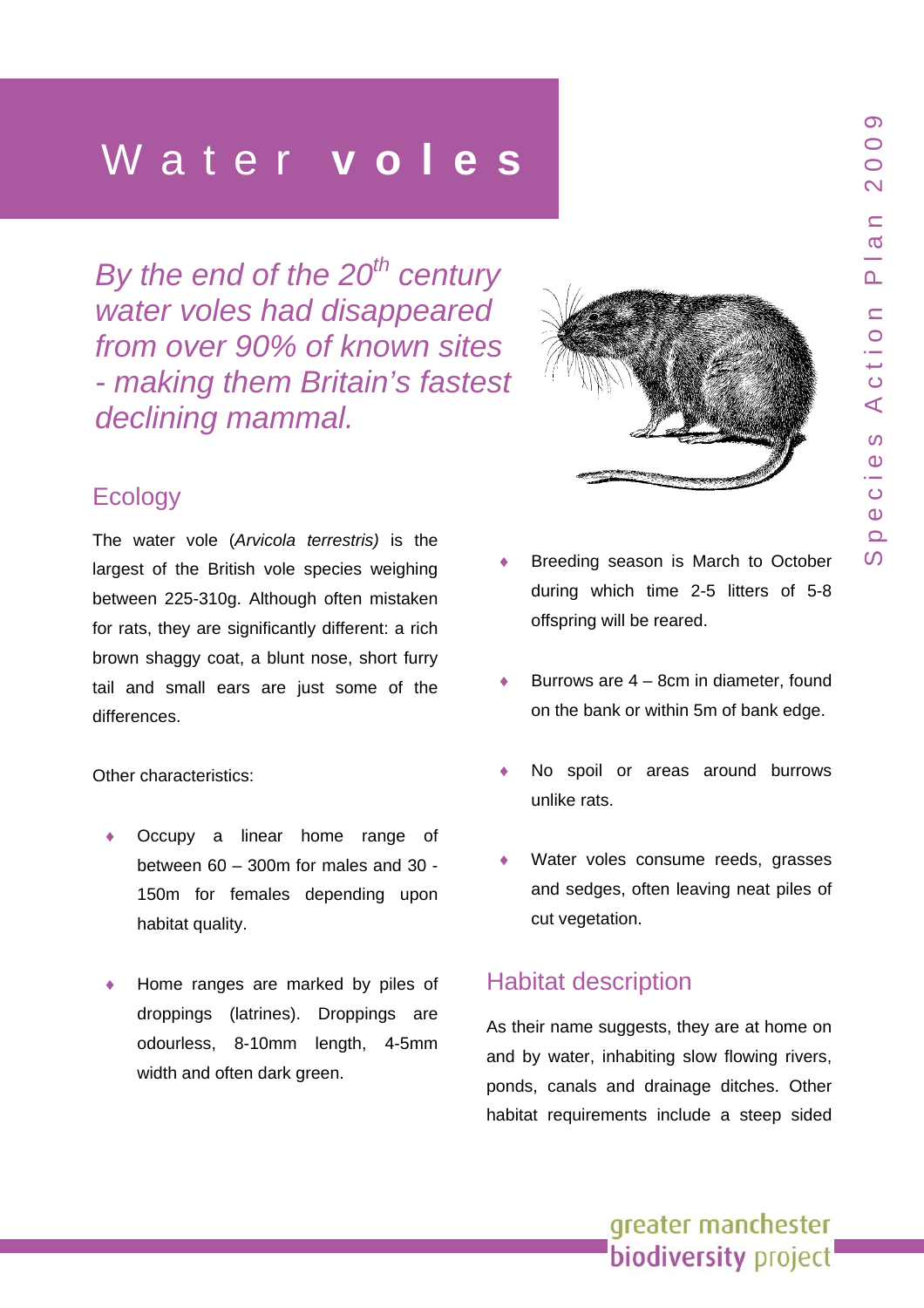bank in which to make their burrows for shelter and breeding, and lush vegetated banks on which to forage for their largely herbivorous diet.

Although water voles a re found on some of Greater Manchester's u rbanised and heavily modified rivers, brooks and canals, it is large scale wetland landscapes with ponds, reed beds and interconnectin g ditches and brooks that will pro vide refuge from predators an d opportunitie s for colonisation, which is essential to the recovery of this spe cies.

### Current status and distribution

#### **National**

The water vole was once common and widespread in Britain. A repeat of the 1989- 90 National survey carried out in 1996-98 found that the water vole had been lost from over 89% of the sites it occup ied in 1939, with a marked and steep decline in the last 25 years (Strachan et al, 2000).

#### **Greater Manchester**

Water vole populations are widespread and locally common in Greater Manchester, although populations are often fragmented and susceptible to local extinctions.

The records mostly indicate that water vole populations across the 10 boroughs are relatively sporadic and isolated. There are

### exceptions: robust populations exist in and around the areas between Wigan and Pennington Flashes; throughout the streams and ditch n etwork of the Mosslands in the east of the Trafford and Salford borough and in the headwaters and tributaries of the Roch, Irwell and Tame. The challenge for the BAP is to enable these populations to expand.

Water voles



Water vole distribution in Greate r Man chester

### Factors affecting the species

Water vole populations have declined in the long term due to agricultural practices such as intensive livestock grazing and land drainage. More recently river culverts and hard walled revetments, lack of suitable management and population fragmentation caused by development pressure, have contributed to the dramatic decline in population. Pollution and persecution, where water voles are perceived as rats o r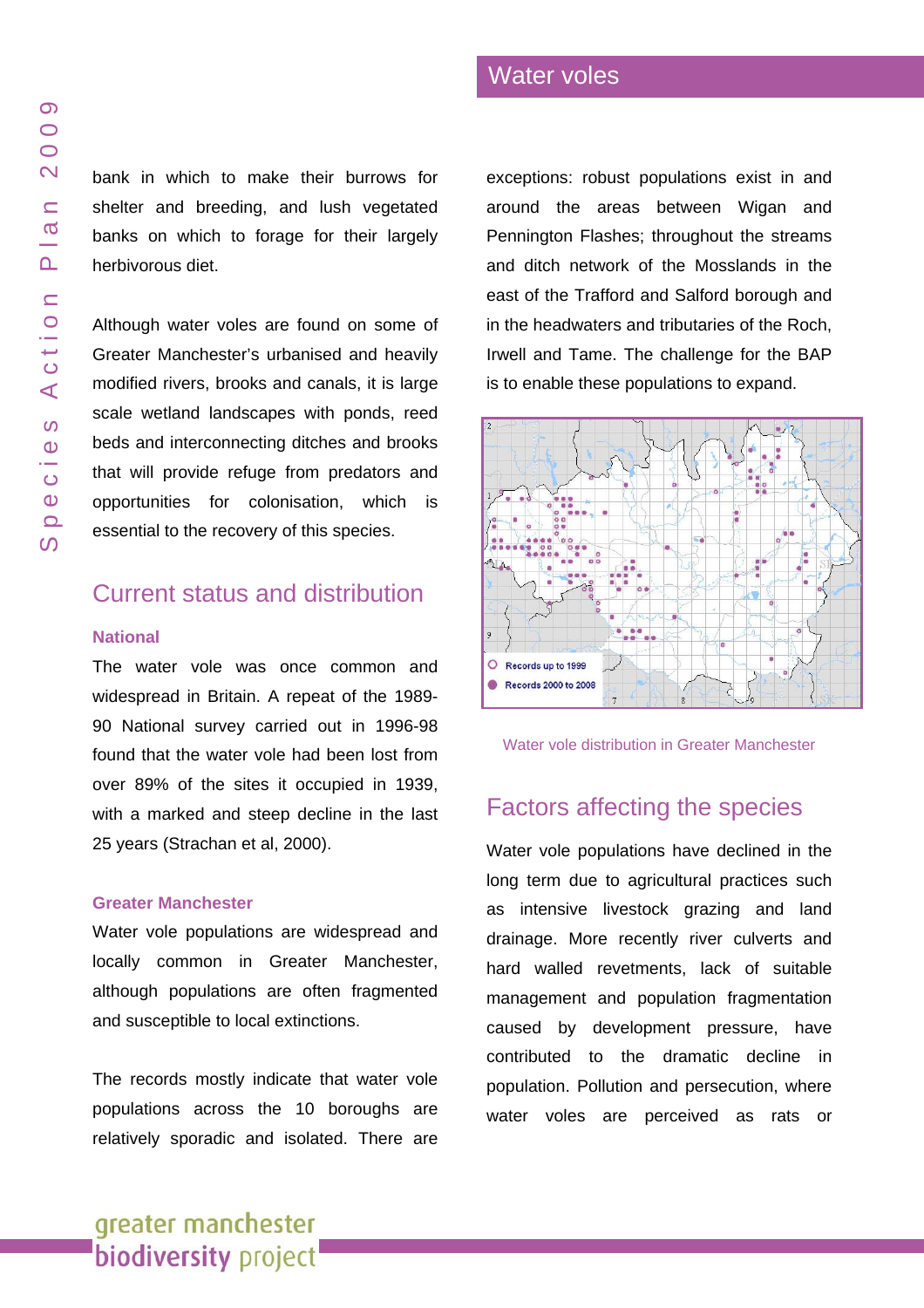damaging banks, have also caused decline. Most significantly already depressed water vole populations have suffered predation where whole colonies have been wiped out by American mink (*Mustela vison*) – see Impact of invasive [species.](#page-7-0) 

#### **Greater Manchester**

that reduce the availability of wetland habitat for water vole to take refuge. Increasing development pressures on the edge of towns is a problem within Greater Manchester for water vole. It can lead to increased and faster surface water run-off, flooding out burrows before water voles have a chance to escape. This may further be exacerbated by the impacts of climate change with increased flooding events. When rivers are heavily engineered, or have mink present, water vole rely on wetland areas and adjacent habitats, such as ponds for survival. These can also be at risk from developments

although a control project is currently being roposed in the Mersey Valley. p Mink have caused localised extinction within Greater Manchester. At Hollinwood Branch Canal SSSI, for example, mink destroyed the local population in early 2000's. However, mink control can be difficult in public places,

Management of marginal vegetation along the watercourse can also affect water voles

banks it can lead to scrub development and the loss of water vole habitat in Greater Manchester. Overgrazing particularly by horses, can also be a problem but can be improved through bank fencing, although if there is no management of the

#### **Legal**

section 9, of the Wildlife and Countryside Act 1981. Since  $6<sup>th</sup>$  April 2008 water voles have become fully protected under schedule 5,

### **Current actions**

• Northwest Lowlands Water Vole Project.

Cheshire and Greater Manchester. The projects objectives are: This is a three-year project that began in April 2008 and is funded by SITA, the Environment Agency and the Greater Manchester Ecology Unit. It covers the lowland areas of Lancashire, Merseyside,

- *monitor water vole Survey and populations*
- *y Collate and map data to identif prime sites for habitat management*
- *ison and Targeted landowner lia habitat management work*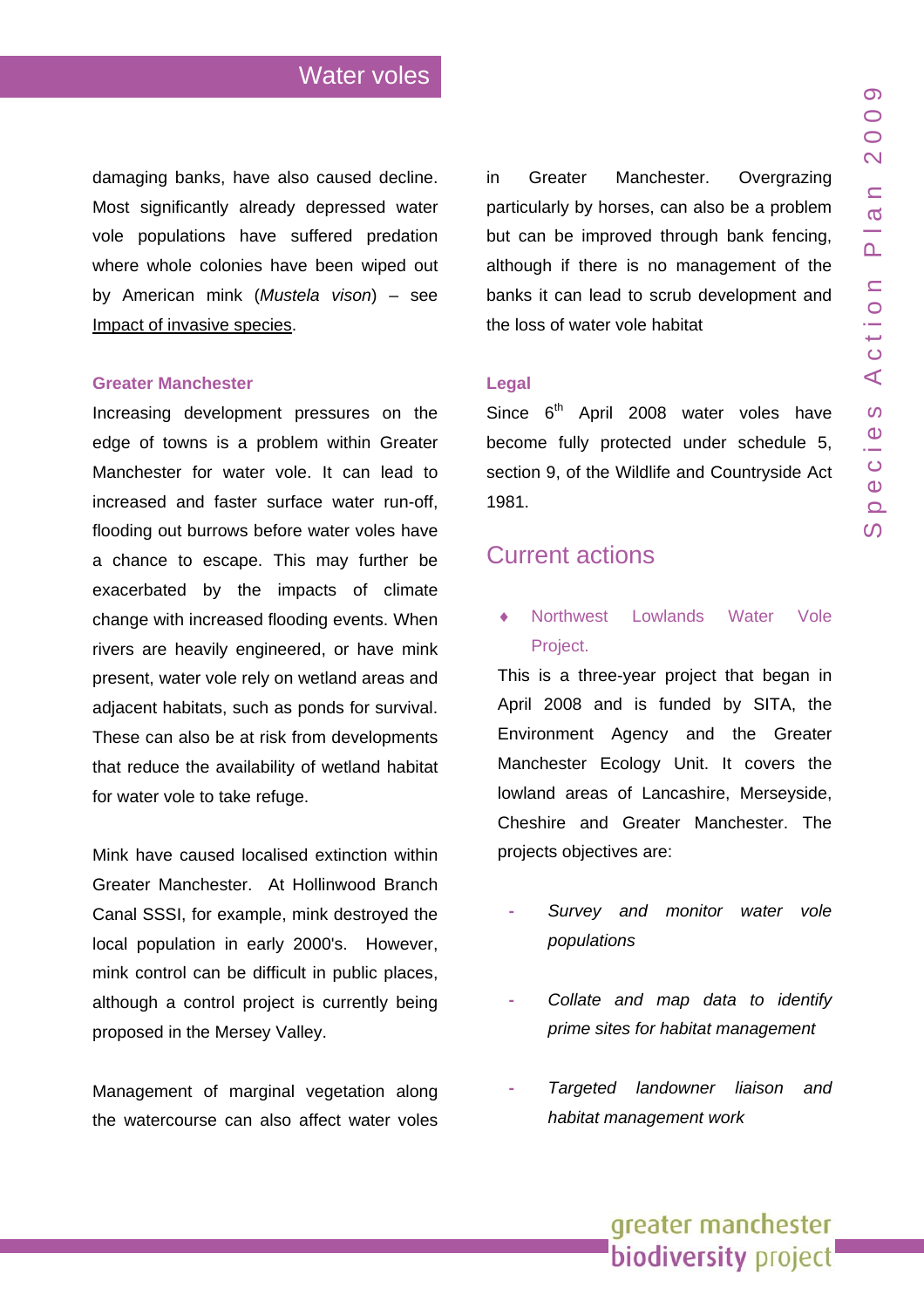#### **-** *Recruit and train volunte ers.*

indicated presence at 37 sites, with 33 sites showing no signs of water voles. During 2008 the project carried out 70 surveys across Greater cheste r including, Wigan, Salford, Stockport, Trafford, South Manchester and West Bolton. Results from t h e s e surveys

♦ Environment Agency as mitigation for<br>the proposed Haigh Plantations flood Creation of ditches and pools across Wigan Flashes d e d b y t h e defence works.

Officers will survey these sites for water voles in the 2009 sea son and advise the Wildlife Trust for North Merseyside,

Manchester and Lancashire as to how to proceed with restoration.<br>
Final metal Agency<br>
The National lead partner organisation for

and leased mosslands for restoration.

#### ♦ Environment Agency

water vole conservation.

- ♦ catchments to good ecological status by 2027. As part of any development invol ving riparian systems, the Agency seeks to improve and enhance the river corridor habitat. This will continue and be further strengthened by targets in the Water Framework Directive to get
- ♦ to enhance the habitat where feasible. Key role i n protectin g populations through river maintenance programmes and flood risk works to ensure works do not detrimentally impact on known populations and seek
- ♦ where feasible enhance the aquatic The Agency also work in conjunction with key ext ernal wildlife organisatio ns, such as, Natural England, GMEU and the Wildlife Trusts, to e nsure all new riparian development protects a n d

Halton Moss - Ideal water vole habitat

♦ Habitat creation rtunities throughout Mosslands (Salford) where Lancashire Wildlife Trust have bought

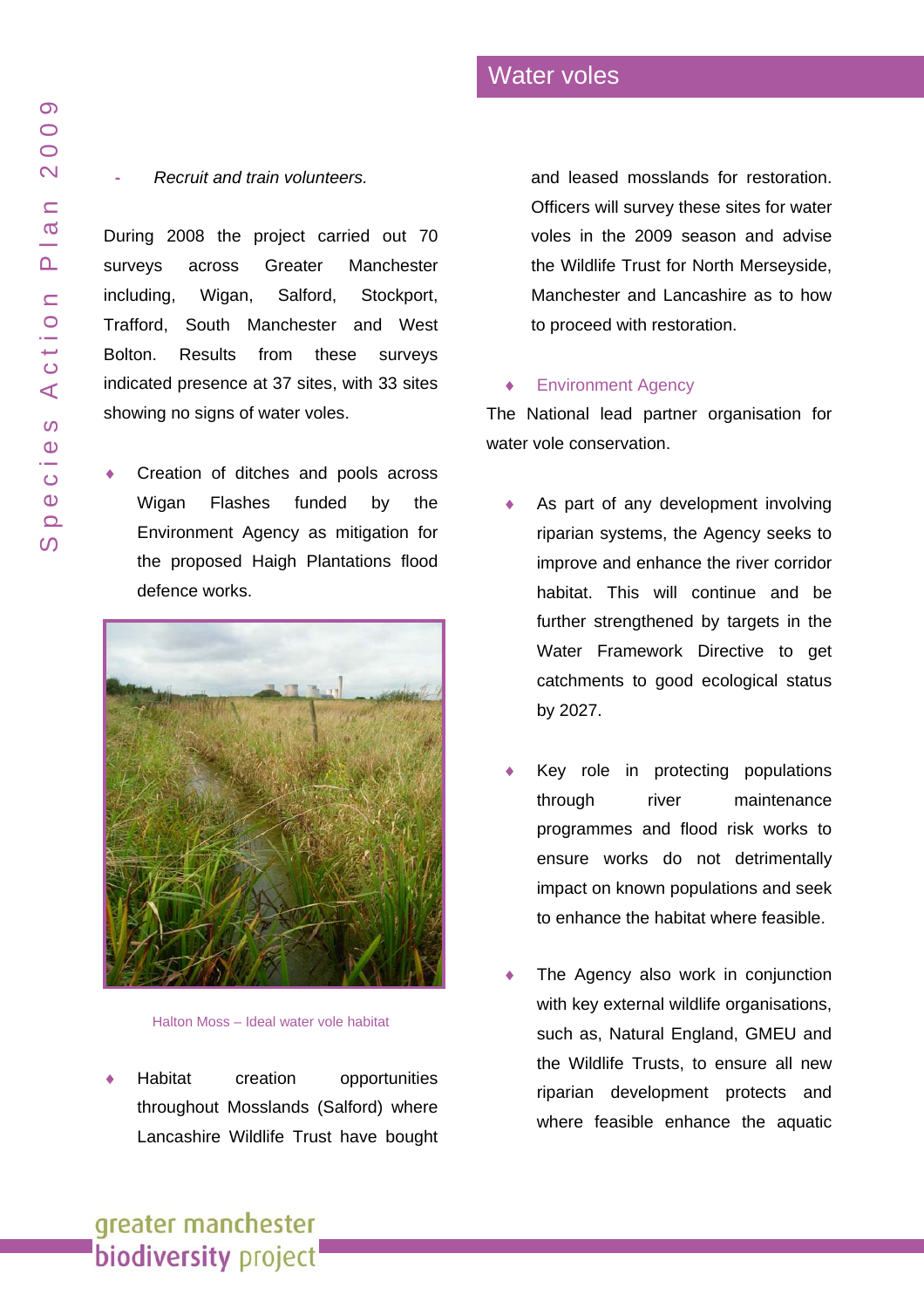environment, such as Kingsway, Stamford Brook (Altrincham).

#### ♦ Kingsway

This large 180ha site was granted permission by Rochdale MBC for a regional business park in 1999. The Council, GMEU, Environment Agency and the development consortium have all worked together to try to ameliorate the impacts of the proposals on the water vole population. This has involved:

- The establishment of a detailed mitigation package of trapping and relocating water voles.
- The creation of lengths of new ditches adjacent to the course of the Stanney Brook.
- Using ecological design principles in the formation of one of the flood attenuation ponds to incorporate habitat for water vole.
- Creation of swales adjacent to some of the roads, which hold water and provide additional habitat and connectivity across the site.
- Establishment of a captive breeding programme at Chester zoo.

To date the results of the programme have been:

- The establishment of a relocated population of water vole at Healey Dell SBI by the reintroduction of approx 45 water vole.
- ♦ The colonisation of the newly created ditches on Stanney Brook.
- The extension of the existing water vole population along the entire length of Stanney Brook.

The development of the site is likely to be over a 20-year period and several phases of development. Although the bulk of the water vole mitigation work has been completed, there are still areas of habitat on the site suitable for the species, which are being monitored and may be impacted by future works. In addition, there is a commitment to manage and monitor the site and its water vole populations for a number of years.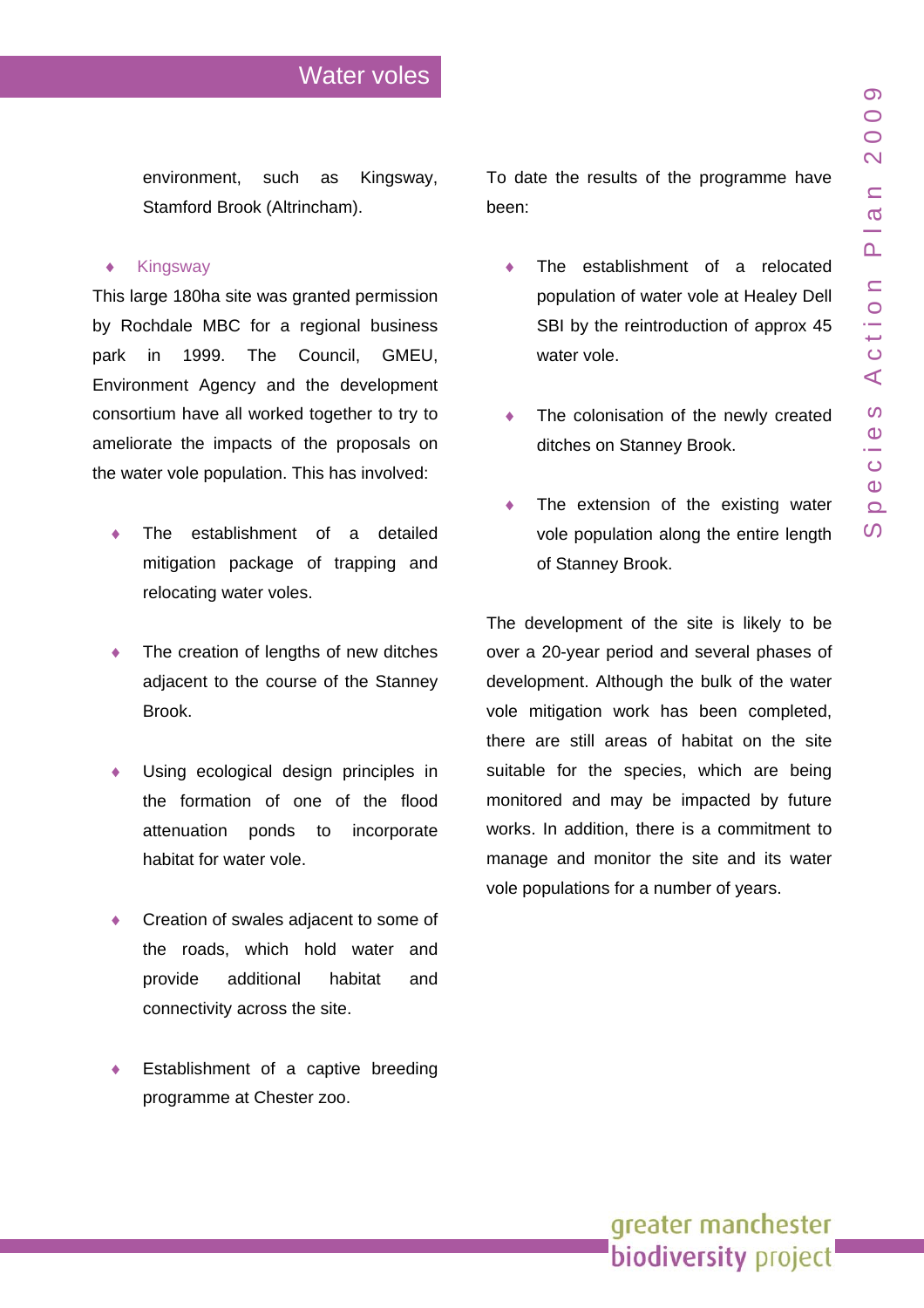### Objectives and targets

| <b>Objective</b> | <b>Target</b>                                             | <b>Quantity</b>                | <b>Target date</b> |
|------------------|-----------------------------------------------------------|--------------------------------|--------------------|
| Establish        | Continue<br>and<br>surveys                                | Third of the North West        | -2010              |
| current          | monitoring of the lowland area, Lowlands area. For areas  |                                |                    |
| population and   | but also include other areas of outside                   | the<br>Lowland                 |                    |
| range            | Greater Manchester such as, project, aim for a quarter of |                                |                    |
|                  | Oldham and Rochdale.                                      | 1km<br>the<br>grid<br>squares, |                    |
|                  |                                                           | including 2km of optimal       |                    |
|                  |                                                           | riparian habitat.              |                    |
| Expand range     | for<br>habitat<br><b>Identify</b><br>sites                | 10 new sites                   | 2015               |
|                  | creation and linking between                              |                                |                    |
|                  | suitable habitats                                         |                                |                    |

### Proposed actions

- Raise awareness of water vole, its decline, and how to identify and survey them, by running 5 workshops and training sessions that will train 100 volunteers. NWLWP, CWT, LWT. 2010
- Survey and monitor a third of all suitable w ater vole habitat in the Northwest Lowlands Project area. NWLWP, CWT, LWT. 2010
- Identify 10 sites for habitat management that connect existing water vole populations with habitats to colonise. NWLWP, CWT, LBMs. 2015
- Through Higher Level Stewardship bring 5 upland farms with suitable habitat into positive management for water vole. NE, LBM from Rochdale, Oldham and Bury. 2015
- Update water vole records through surveys and coordination with the GM Local Records Centre and integrate appropriate safeguardin g actions within proposed capital works on rivers. NWLWP, EA, LA's. 2015

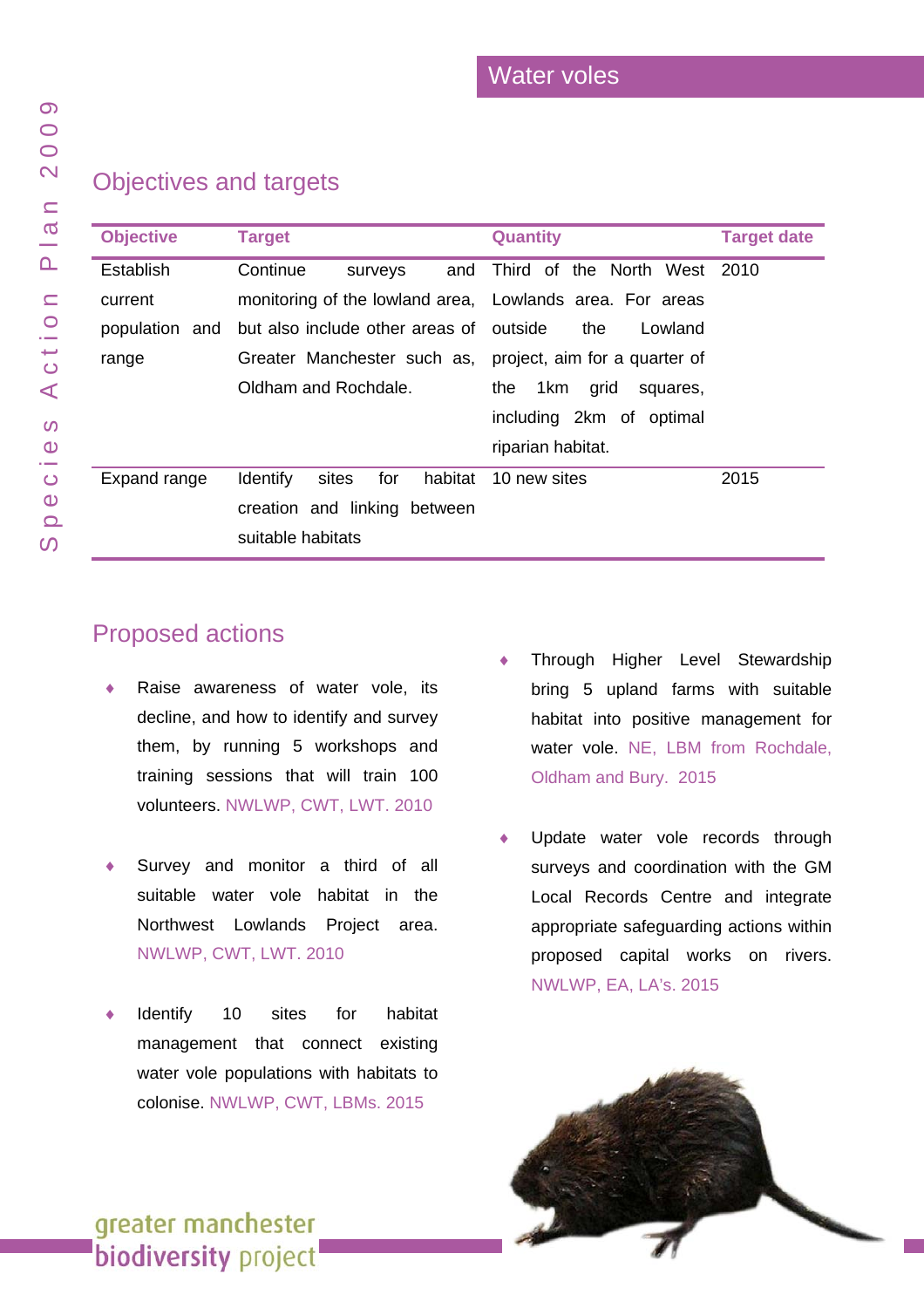- Identify all sites in Greater Manchester that support significant populations or clusters of populations. Monitor for mink near to these key populations and control where appropriate. NWLWP, CWT, LWT, GMEU, GMBP, LBM, EA. 2012
- Rivers that are maintained by other bodies, such as Local Authorities and Private Landowners, should ensure they comply with existing environmental legislation and improve maintenance to benefit water vole populations where possible. NWLWP, GMEU, LA's. Ongoing
- Ensure species protection and sites that support populations are safeguarded through the local planning system. GMEU, LBM's, EA, NE. 2012
- Seek habitat improvement and creation opportunities through 2 regionally important strategies: Green Infrastructure (Red Rose Forest) and North West River Basin Management Plan (Environment Agency). EA, LBM's, CWT, LWT. Ongoing

#### **Lead Partners**

| <b>CWT</b>   | <b>Cheshire Wildlife Trust</b>         |  |
|--------------|----------------------------------------|--|
| EA           | <b>Environment Agency</b>              |  |
| <b>GMBP</b>  | <b>Greater Manchester Biodiversity</b> |  |
|              | Project                                |  |
| <b>GMEU</b>  | <b>Greater Manchester Ecology Unit</b> |  |
| LA's         | <b>Local Authorities</b>               |  |
| <b>LBM</b>   | <b>Local Biodiversity Managers</b>     |  |
| <b>LWT</b>   | Lancashire Wildlife Trust              |  |
| <b>NE</b>    | <b>Natural England</b>                 |  |
| <b>NWLWP</b> | Northwest Lowland Water Vole           |  |
|              | Project                                |  |
|              |                                        |  |

### Species Action Plan 2009  $\overline{\mathcal{O}}$  $\bigcirc$  $\bigcirc$  $\mathbf{\Omega}$  $\subseteq$  $\boldsymbol{\sigma}$  $\overline{\mathbf{r}}$  $\subseteq$  $\overline{O}$  $\overline{\overline{O}}$  $\blacktriangleleft$  $\Omega$  $\mathbf 0$  $\overline{O}$  $\Omega$  $\Omega$  $\Omega$

### Best practice guidelines

Only with the targeted and coordinated restoration, recreation and reconnection of extensive areas of riparian habitat together with mink control, where appropriate, will populations begin to recover. Wigan Flashes provides a good example of wetland habitat creation on areas of former industrial site, such as Scotsman's Flash and the Hawkley Hall reed bed. It has benefited many species especially water vole, where the large area of interconnecting lakes, reedbeds, brooks and ponds provide refuge from predation.

An extensive selection of case studies and best practise can be found in the Water Vole Conservation Handbook (Moorhouse & Strachan, 2006).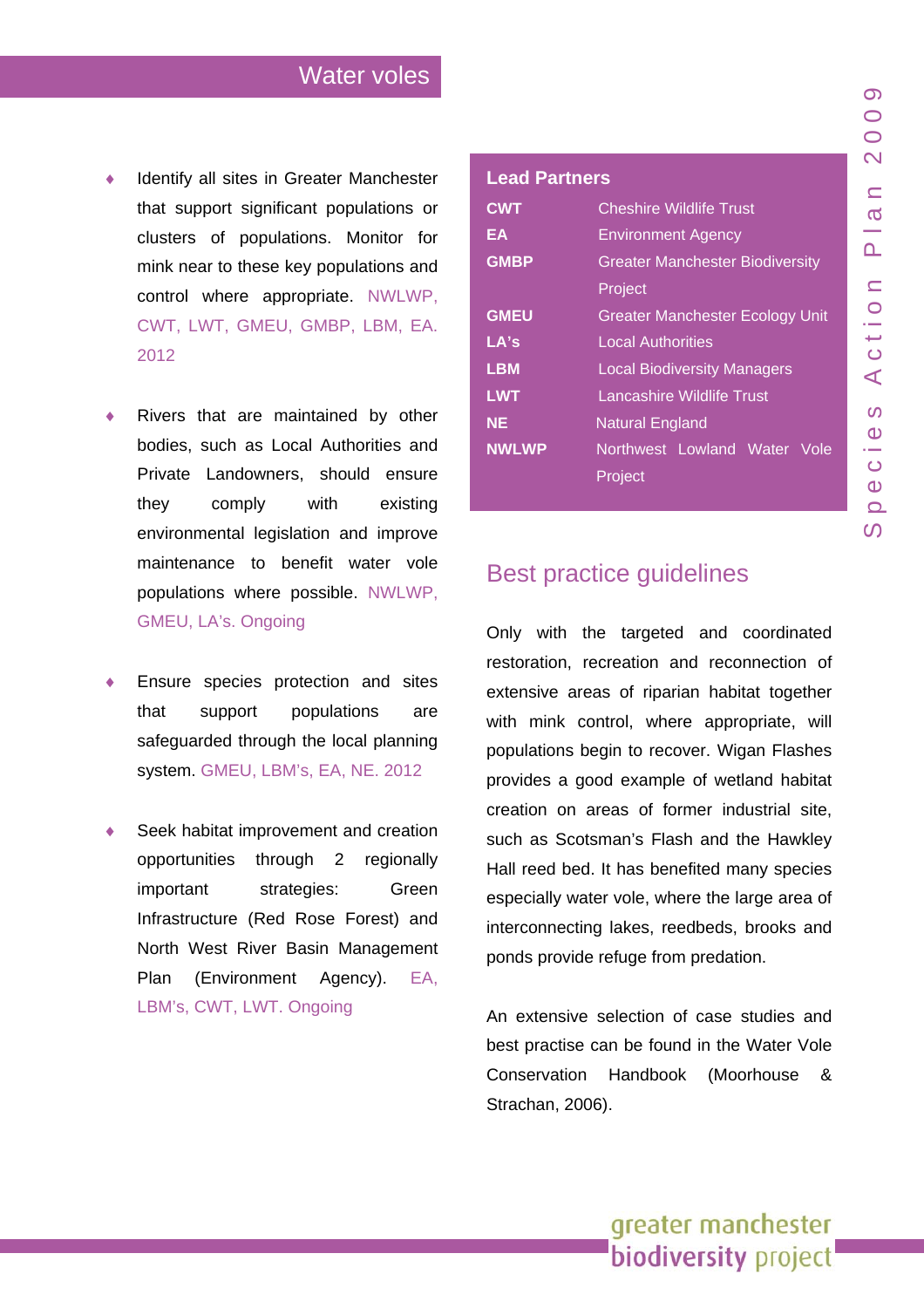<span id="page-7-0"></span>American mink (Mustela vison) escaped from fur farms in the 1950s and are now well establishe d as breedin g populations across the entire country. They are particularly devastating to water vol es because not only can they swim and hunt in water but females and juveniles are able to enter water vole burrows and prey on its inhabitants. Mink territories are up to 3km and they can travel up to 40km when dispersing in the autumn. Their impact on wat er vole colonies is lessened when water voles are able to colonise and take refuge in habitats such as ponds, reedbeds and other wetlands.

**Himala y a n balsalm (***Impatiens glandulifera***) and Japanese knotw eed (***Fallopia japonica***)** are alien invasive species tha t are now widespread and locally abundant, particularly on river banks, where the flowing water acts as a vector for seed dispersal and movement of viable propagating material. Both species are able to dominate the bank side vegetation reducing the diversity of bank vegetation an d therefore limiting foraging opportunities for water vole.

**Further information o n control o f invasive species can be found at:** 

Great Britain Non-Native Species website. [www.nonnativespecies.org](http://www.nonnativespecies.org/)

[American Mink Raft](http://www.gwct.org.uk/documents/gct_mink_raft_guidelineslr.pdf) The Game Conservancy **Trust** 

[Mink Advic](http://naturalengland.etraderstores.com/NaturalEnglandShop/UserFiles/Files/tan_02.pdf)e - DEFRA Rural Development **Service** 

[Himalayan Balsam Advice](http://www.nerc-wallingford.ac.uk/research/capm/pdf files/3 himalayan balsam.pdf) – Centre for Ecology and Hydrology

[Japanese Knotweed Advice](http://www.nerc-wallingford.ac.uk/research/capm/pdf files/5 Japanese knotweed.pdf) - Centre for Ecology and Hydrology

[Invasive species information and control](http://www.environment-agency.gov.uk/homeandleisure/wildlife/31350.aspx)  [measures –](http://www.environment-agency.gov.uk/homeandleisure/wildlife/31350.aspx) Environment Agency

# Links to relevant BAP's

[Reedbeds & Bittern](www.gmbp.org.uk/site/images/stories/reedbeds & bittern bap_09.pdf)  [Ponds & Lodges](www.gmbp.org.uk/site/images/stories/ponds & lodges bap_09.pdf)  [Lowland Mosslands](www.gmbp.org.uk/site/images/stories/lowland mosslands bap_08.pdf)

## References

Burnham, D. & Macdonald, D. 2008. *The State of Britain 's Mammals.* Oxford: WildCRU.